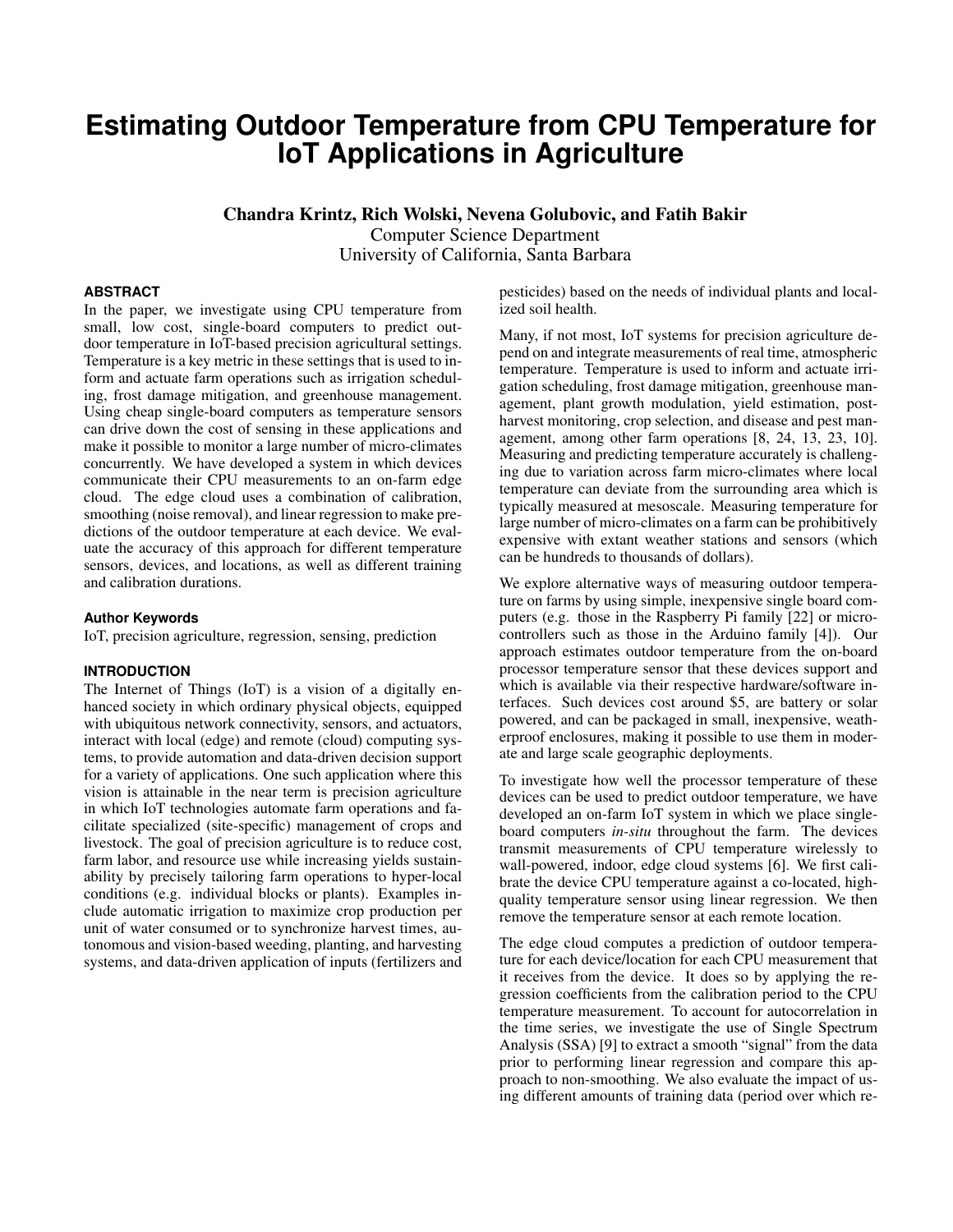gression is performed) and calibration durations. Finally, we integrate different outdoor temperature sources that include device-attached sensors (e.g. thermistors), high-end, on-farm weather stations, and remote WeatherUnderground [\[26\]](#page-7-7) stations.

Our empirical evaluation considers two configurations. The first is a "limit study" in which we continuously update the regression coefficients using a co-located temperature sensor, to compute a one step ahead (5 minute) prediction. This configuration represents an upper bound on the efficacy of predicting outdoor temperature from processor temperature. Using a second configuration, we consider a practical application of our approach in which the edge cloud estimates the outdoor temperature (at the device) using information from the initial calibration period and the CPU temperature measurements reported by the device every 5 minutes. Our results indicate that this approach, which can reduce instrumentation costs by 50% or more, yields an average error of approximately 1.5 degrees Fahrenheit (or lower) in the farm deployments we describe. Moreover, our we show that our approach achieves similar accuracy for the different device types, locations, and ground truth weather stations/sensors that we consider.

# **APPROACH**

We investigate the relationship between processor temperature (henceforth simply referred to as CPU temperature) embedded in single-board computers, and the atmospheric temperature that surrounds them. Our goal is to place these computers *in-situ* in agricultural settings for use as thermometers. By doing so, we can leverage their measurements to actuate and control a wide range of IoT-based farm operations, while driving down the cost of implementing such solutions at scale.

Examples of such farm operations include irrigation scheduling and frost damage mitigation strategies. For automatic irrigation scheduling, real-time temperature measurements are used to compute localized estimates of evapotranspiration (ET), which indicates the amount of water that has been lost (since the last irrigation) and that must be replaced via irrigation. Both under and over watering can decrease productivity, destroy crops, and degrade soil health. Irrigation scheduling is the most common form of IoT and data-driven decision support system on farms and is especially important for managing farms in drought stricken regions.

The terms "frost" or "freeze" are used by the public to describe a meteorological event that causes freezing injury to crops and other plants, when the air temperature falls below the tolerance level of the specific plant [\[17\]](#page-7-8). The ability to predict the onset of frost, its duration, and the specific locations where frost will occur is of tremendous value to the agricultural industry. In the USA, there are more economic losses to frost damage than to any other weather-related phenomenon [\[27\]](#page-7-9). Active frost protection strategies include application of water, use of wind engine-driven machines and heaters, and/or some combination of these methods, all of which are extremely labor intensive and costly for growers. If the onset or duration of frost is mis-predicted, the cost of any mitigation strategies applied is lost. Alternatively, incorrectly predicting that a freeze will not occur to save these costs can devastate a crop. For this reason, current practice is conservative, passing any unnecessary mitigation costs on to the consumer in exchange for a low risk of crop loss.

In both operations, accurately measuring and predicting temperature in real-time is required. However, temperature is not uniform and can vary widely across a farm, requiring that operations account for very localized differences to obtain measurable outcomes. Micro-climates can occur in large numbers due to topographic differences, surrounding structures, ground cover, plant maturity, and nearby bodies of water. Measuring temperature across vast numbers of microclimates is costly and labor intensive given the price of high quality sensors and complexity of sensor management (data extraction, advanced analytics, connection inferences, and prediction). Many IoT vendors provide managed services to reduce this complexity for growers, but these services are expensive, require that data be transmitted off-farm to cloud based applications via cellular, and impose a recurring subscription fee on farmers in order to view their data. As a result, IoT advances have not achieved wide spread uptake in the agriculture, despite their potential.

As part of the UCSB SmartFarm effort, we are investigating ways of reducing cost and complexity of temperaturebased IoT solutions, while maintaining accuracy and robustness. SmartFarm implements a low cost, on-farm edge cloud comprised of multiple Intel Next Unit of Computation (NUC) machines [\[12\]](#page-7-10). Using open source cloud software (App-Scale [\[14\]](#page-7-11) and Eucalyptus [\[20\]](#page-7-12)), we design the edge clouds to be self-managing and to perform a wide range of data analytics on farm data, thereby precluding the need to transmit data off-farm and keeping cost, complexity, and latency low [\[15\]](#page-7-13).

We use SmartFarm and single-board computers to provide accurate, real time estimates of micro-climate temperature across a farm. To do so, we place battery or solar powered devices *in-situ* in various settings and configurations within inexpensive enclosures. The devices transmit their CPU temperature wirelessly (via 802.11 or Zigbee) to an on-farm edge cloud every 5 minutes. As ground-truth, we consider co-located (device-attached) DHT digital sensors (thermistors [\[2\]](#page-6-2)), high-end, on-farm weather stations, and WeatherUnderground remote weather service [\[26\]](#page-7-7), which farmers commonly use to estimate temperature.

Figure [1](#page-2-0) shows a two week time series trace (starting May  $10^{th}$ , 2018) of CPU temperature (Pi Zero CPU) from a Raspberry Pi Zero, the outdoor temperature from an attached digital DHT22 temperature sensor (DHT Temp), and the outdoor temperature from a nearby WeatherUnderground (WU) station (WU Temp). WU measures outdoor temperature at 10 meters and the Pi Zero is at a 1 meter altitude. The Pi Zero is in a plastic enclosure with a small, covered hole from which the DHT wires exit; the DHT sensor is outdoors and hanging freely. The device is located outdoors under constant shade in Goleta, CA. We refer to this device as Pi1 in later sections of the paper. The average CPU temperature on the Pi Zero during this period is  $99.71 \text{°F}$  with a standard deviation of 4.69.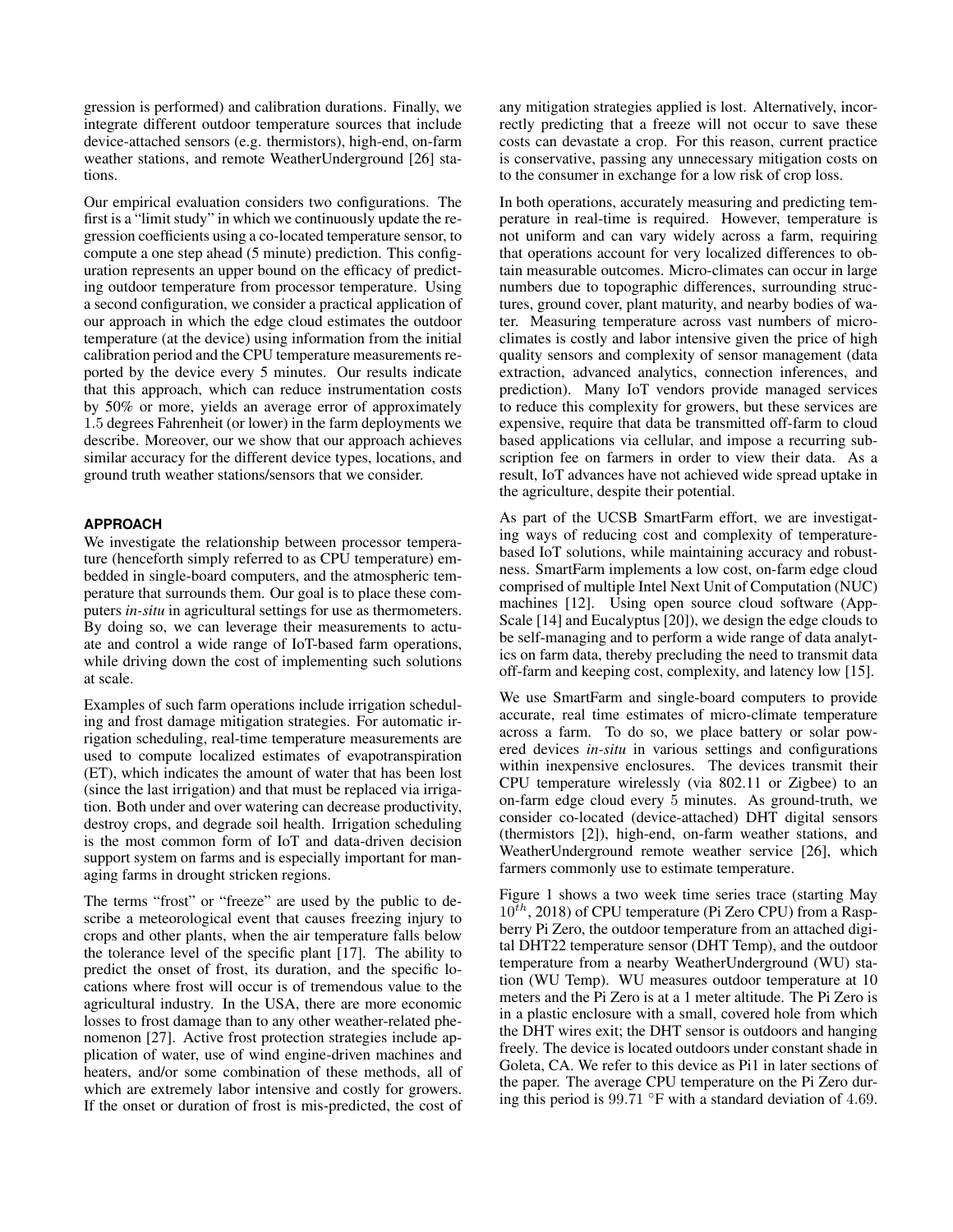<span id="page-2-0"></span>

Figure 1: Two week time series trace of outdoor (deviceattached DHT sensor and a nearby (WU) station) and 5 minute CPU temperature data in Fahrenheit from a Pi Zero single board computer (Pi1 in the Results section)

<span id="page-2-1"></span>

Figure 2: Two day time series sub-trace from Fig. [1](#page-2-0) of 5 minute Pi Zero CPU temperature  $({}^{\circ}F)$ 

The mean and standard deviation for the DHT sensor and WU station are 61.93 (5.79) and 60.20 (8.35), respectively. DHT and WU temperature is similar but WU exhibits data dropout (0 values), more variance, and more extreme temperatures.

From this graph, there appears to be a correlation between CPU temperature and both outdoor temperature measures for this location. The CPU values exhibit small oscillations or noise (making the curve appear darker). A sub-portion (2 days starting May  $17^{th}$  at midnight) of the CPU data alone is shown in Figure [2](#page-2-1) using a different scale. We note that there are some discrepancies in the shape of different curves. We observe similar relationships using other types of devices, locations, and sources for ground-truth (e.g. DHT or WU) temperature measurements. We next investigate how accurately we can predict outdoor temperature (of these different sources) using CPU temperature of these devices.

#### **Predicting Air Temperature from CPU Temperature**

The data in Figure [1](#page-2-0) is typical of the outdoor SmartFarm installations we have deployed suggesting that linear regression would be an effective way to predict outdoor temperature from CPU temperature. Because each single-board computer is running a multi-user operating system (Linux in this study), however, the CPU temperature exhibits fluctuations that we do not observe in the outdoor temperature. Further, because these fluctuations are caused by programs that are running on the computer, they are autocorrelated in time.

To account for this autocorrelated "noise" in the CPU temperature series, we apply Single Spectrum Analysis (SSA) [\[9\]](#page-7-6) to the CPU series before performing regression. SSA decomposes an autocorrelated time series into "basis time series" which are analogous to principle components [\[1\]](#page-6-3). By summing the most significant basis series (based on a clustering of the series by eigenvalues), SSA can extract a smooth "signal" from a noisy time series. To do so, SSA requires the number of lags over which autocorrelation is significant to be supplied as a parameter.

To investigate the accuracy with which it is possible to predict outdoor temperature, our system runs multiple smoothing passes, each with a successively larger number of lags up to 12 (1 hour). During daylight and nighttime hours, outdoor temperature can be autocorrelated for several hours, but during the early morning (diurnal heating) or early evening (diurnal cooling) the significant autocorrelation duration is significantly less. For each lag we compute the coefficient of determination  $(R^2)$  for a regression covering a previous window of time and choose the number of lags that generates the highest  $R^2$  value. We refer to this window as the *training window (TW)*. Typically (but not always) the best  $R^2$  value is for 6 lags indicating that the significant autocorrelation in the CPU temperature series covers about 30 minutes.

The method recomputes both the smoothed series and the regression coefficients every time a new outdoor measurement is generated (every 5 minutes in this study). Thus the approach is a "piecewise" linear regression approach where the data is re-smoothed using the "best" number of lags (based on  $R^2$  value) before each regression.

When a new CPU value arrives, we use the regression coefficients to compute a prediction of outdoor temperature. Prior to applying smoothed regression coefficients, we append the new CPU value to the training window (and remove its head, effectively sliding the window right). We compute the prediction using the smoothed CPU value (last value of the smoothed training window). We then compare this value to the actual outdoor measurement to compute the absolute difference and square difference as the error.

To summarize, the steps of our algorithm are as follows.

- 1. Match the temperature and CPU series using the nearest timestamps
- 2. Divide the matched series into a training window  $(TW)$ and test window  $(TE)$
- 3. If SSA is used, smooth the CPU series using different smoothing parameters.
- 4. Compute the regression coefficients, i.e. y-intercept and slope, for each to model the linear relationship between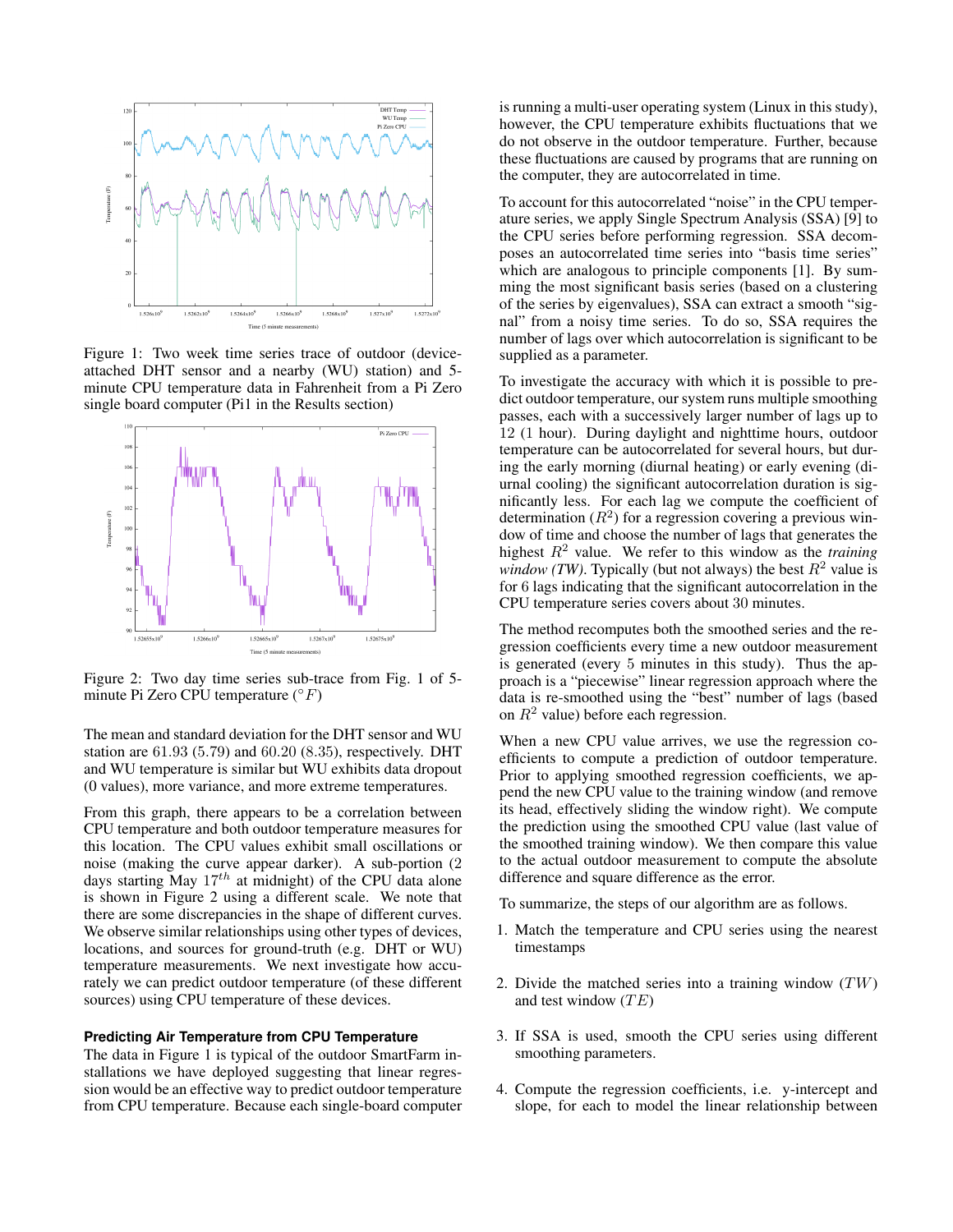temperature (the dependent variable) and CPU (the explanatory variable) in  $TW$ 

- 5. Extract the best parameterization for each smoothing technique using largest coefficient of determination  $(R^2)$
- 6. For each matched pair of measurements in the  $TE$ , append the pair of measurements to  $TW$  and remove the first pair in TW, effectively sliding the training window right
- 7. Predict outdoor temperature by applying the regression coefficients to the latest CPU value (smoothed or nonsmoothed), and compute and record the error (difference from actual, matched outdoor temperature); for the smoothed case, we smooth across the updated TW.
- 8. Repeat starting at Step 3 above and end when there are no more new measurement pairs in the test window  $(TE)$

We refer to this configuration as a "limit study" because we believe that it provides us with an upper bound on the efficacy of our approach. However, it requires that the device and temperature sensor be co-located so that we can continuously update the regression coefficients.

We therefore consider a second configuration that does not continuously update the coefficients using the most recent temperature data. We refer this configuration as a "practical application" of our approach. For this configuration, we co-locate a temperature sensor with each device for a short, fixed period of time, which we refer to as the *calibration period*. We then remove the temperature sensor (and use it to calibrate other *in-situ* devices as needed). We apply the regression coefficients from the calibration period (which do not change) to CPU measurements reported by the device to predict the outdoor temperature at the device.

For the calibrated results, we use the algorithm above with minor modifications. The remote device transmits only its CPU measurement values via low-power radio to the edge cloud every 5 minutes. The edge cloud keeps a CPU history from the device for the same duration as the calibration period. It smooths these values if necessary and chooses the best-performing smoothing parameterization (e.g. lags) using  $\tilde{R}^2$ . The edge cloud then computes a prediction using the last CPU value it received (smoothed or non-smoothed). For the results in this paper, we compare this prediction against that from a co-located temperature sensor. However, we only use data from this co-located sensor to compute the prediction error after the devices have been "separated".

## **RESULTS**

#### **Devices and Data Sets**

The devices we consider as temperature sensors in this study include the Raspberry Pi Zero Version 1.3 with a 1GHz ARMv7 processor and 512MB of RAM and the Raspberry Pi 3 Model B with a 1.2GHz ARMv8 processor and 1GB of RAM. Each Pi is equipped with 32GB of storage. We also evaluate an Arduino Uno with a ATmega328P processor with 2KB of data memory and 32KB of program memory, and an Intel Next Unit of Computation (NUC) with 8 Intel Core i7 processors (each 2.6GHz), 32GB of memory, and 1TB of SSD storage. The devices cost \$5, \$35, \$22, and \$1619 for the Pi Zero, Pi3, Uno, and NUC, respectively.

The Pi devices read their CPU temperature via a "thermal zone" which reports temperature in Celsius. The Uno reads the internal analog to digital converter using the 8th channel of the micro-controller (currently without the noise reduction feature). The NUC reads its CPU via the sensors utility. We convert all values to degrees Fahrenheit for this study.

The locations include a residential backyard in Goleta, CA, an experimental citrus farm at the Lindcove Research and Extension Center (LREC) in Exeter, CA, and an experimental almond farm on the campus of the California State University, in Fresno, CA. There are multiple Pi Zero devices at the Goleta location (referred to as Pi1, Pi2, Pi4, and Arduino, prefixed with "Goleta-" in the results section), a Pi Zero (LREC-PiZ) and Pi 3 (LREC-Pi3) at LREC, and a NUC at Fresno State (Fresno-NUC). All devices are in shaded, weather proof enclosures outdoors; the NUC is in a tin shed housing a powered irrigation pump next to the almond orchard. Each location is very different in terms of its vegetation and topography. LREC is located in the foot hills of the Sierra mountains; the Fresno State farm is flat and in the central valley of California; and the Goleta residence is near the ocean.

We measure atmospheric temperature (ground truth measurements used for calibration and empirical evaluation of accuracy) using device-attached temperature (AM2302 DHT22 [\[2\]](#page-6-2)) sensors which we refer to as DHT for Goleta devices, a high end weather station at LREC called the Flux tower, and the nearest WeatherUnderground (WU) station (station 30) in Fresno. We also consider a WeatherUnderground station (station 8) for Goleta devices.

#### **Regression, Prediction Error, and Training Window**

We begin by examining the effect of smoothing on each regression as part of a "limit study". To do so, we compare SSA and no smoothing over a number of different training window sizes. As described previously, we use the regression coefficients for the number of lags for SSA that results in the highest  $R^2$  value. We detail the effect of using smoothing and training window size to enhance regression on temperature *prediction*. At time step t we predict the outdoor temperature at time step  $t + 1$  (5 minutes later). Since an application may need the temperature at an arbitrary moment in time (and not on a precise 5-minute periodicity), this prediction error serves as an upper bound on the error that an application which is not time synchronized with the measurement system might experience. We then compare different sources for predictions (locally attached DHT vs Internet-accessible WeatherUnderground) and we conclude with results showing the application of our approach in a practical IoT setting.

## **Prediction Error**

In Figure [3](#page-4-0) we show the Mean Absolute Error (MAE) for the one-step ahead prediction as a function of history size <sup>[1](#page-3-0)</sup>. Each graph compares the effect on prediction accuracy of different

<span id="page-3-0"></span> $1$ Most typically, the prediction error is presented as the Mean Square Error (MSE) or the Root Mean Square Error (RMSE) in an error analysis. While these statistics offer insights into the distributional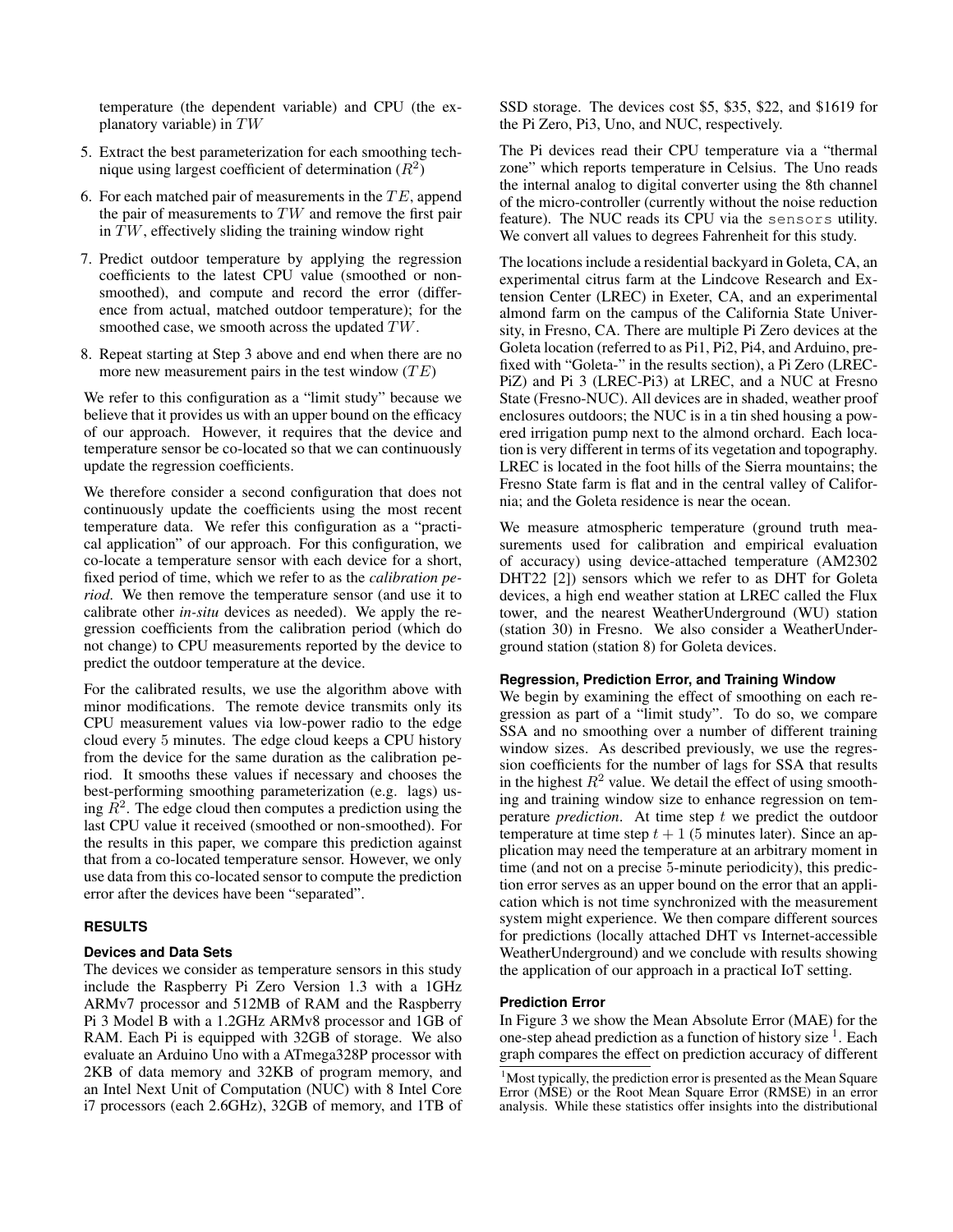<span id="page-4-0"></span>

Figure 3: Mean Absolute Error in degrees Fahrenheit for predictions of outdoor from CPU temperature of different devices, locations, and sources of ground-truth temperature (DHT= high quality temperature sensor; WU=WeatherUnderground; LREC=highend on-farm weather station) for two methods: Non-Smoothing (NS) and Single Spectrum Analysis (SSA).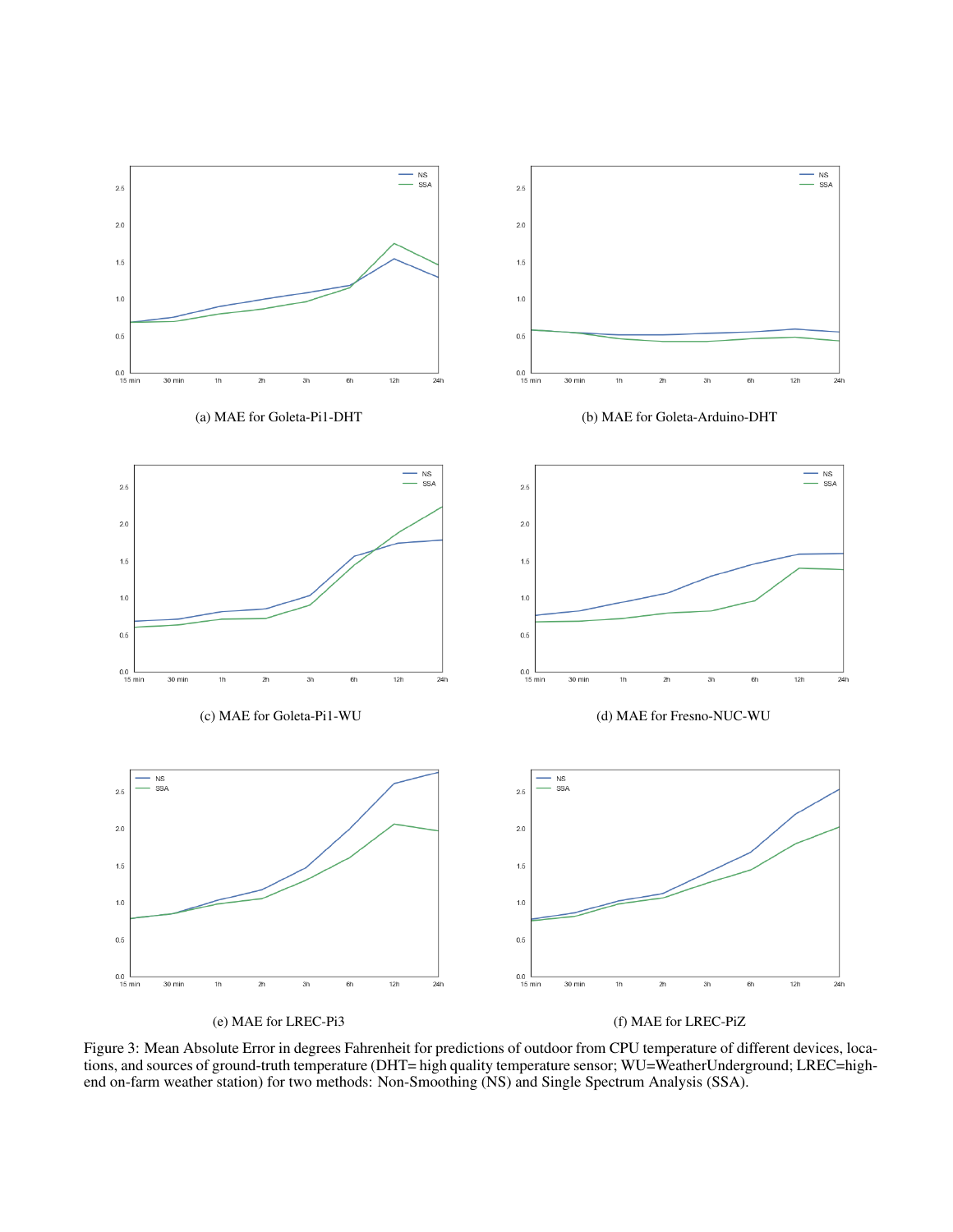<span id="page-5-0"></span>

|     | Pi1         |     | Pi2         |     | Pi4         |      |
|-----|-------------|-----|-------------|-----|-------------|------|
| h   | $_{\rm NS}$ | SSA | $_{\rm NS}$ | SSA | $_{\rm NS}$ | SSA  |
|     | 5.5         | 4.5 | 6.4         | 6.5 | 10.4        | 14.6 |
| 4   | 5.5         | 4.5 | 2.6         | 2.4 | 1.9         | 1.6  |
| 8   | 2.7         | 2.6 | 1.5         | 1.5 | 1.4         | 1.4  |
| 12  | 2.2         | 2.2 | 1.5         | 1.6 | 1.5         | 1.6  |
| 24  | 1.4         | 1.4 | 1.4         | 1.4 | 1.5         | 1.5  |
| 48  | 1.5         | 1.6 | 1.4         | 1.4 | 1.3         | 1.3  |
| 72  | 1.3         | 1.3 | 1.4         | 1.4 | 1.3         | 1.4  |
| 96  | 1.3         | 1.4 | 1.4         | 1.4 | 1.3         | 1.4  |
| 168 | 4.8         | 4.8 | 1.4         | 1.4 | 1.3         | 1.3  |
| 336 | 4.8         | 4.8 | 4           | 1.4 | 1.3         | 1.3  |

Table 1: Mean Absolute Error ( $\degree$ F) with No Smoothing (NS) and SSA for different calibration periods in hours (h).

smoothing methods for the different locations and devices for a prediction period of 3 days. The  $x$ -axis is the training window size; the y-axis shows errors in  $\circ$ F.

From the graphs in Figure [3,](#page-4-0) we see that SSA improves prediction accuracy compared to the absence of smoothing (NS). In this study, 15 minutes corresponds to 3 measurements. When the temperature is slowly changing (e.g. the CPU temperature does not change over a 15 minute period) regression becomes numerically unstable (i.e. the co-variance matrix has values that are nearly zero on the diagonal). Compared to Fresno or Goleta, for example, the CPU temperatures at LREC is more stable since the devices are sited near a large irrigation reservoir. SSA smooths the previous 3 measurements more than the other methods, occasionally generating regression coefficients that are very large or numerically infinite (i.e. NaN) as a result of trying to invert the co-variance matrix. Our system detects this condition and disables smoothing when it leads to a failed regression.

Also note that the errors are relatively small. All of the locations we have tested are located in California and during the prediction periods, the temperature varied from the mid 40s to the mid  $80s °F$ . In each case, the MAE error is under 1°F for a TW of 1 hour or less. The Arduino Uno (Goleta-Arduino-DHT) produces the lowest error and the error does not grow with window size. We believe this is due to the very consistent and slowly changing temperature of the location during the prediction period (i.e. it is nearer to the ocean than the other Goleta devices and the 3 day prediction period is in May vs March for the other locations). The accuracy of our approach is similar regardless of location (e.g. Goleta, Lindcove (LREC), or Fresno) and source of ground truth temperature measurement (DHT, Flux tower (LREC), or WU) for a TW of 1 hour or less.

## **Practical Application**

The data and analysis presented in the previous subsection show the minimum error that is possible. That is, they verify that it is possible to predict the outdoor temperature from the internal CPU temperature sensor with a high degree of accuracy in a variety of meteorological settings. To be practically

useful, however, the technique must be able to predict outdoor temperature without the presence of an outdoor thermometer (i.e. from CPU temperature alone). That is, our goal is to investigate whether we can use the CPU temperature sensor (which will be present by virtue of the need for a controller) as a replacement for a localized outdoor thermometer.

Specifically, in a practical application of this technique, with no outdoor thermometer, it is not possible to perform a regression at each time step using the current outdoor temperature reading. Instead, our approach is to generate a regression coefficients from a *calibration period* that we then use over a later prediction period. We site single-board computers in each location with an attached DHT outdoor temperature sensor for a fixed, continuous calibration period. Then we remove the DHT sensor (so it can be used for another calibration) and estimate outdoor temperature from the computer's CPU temperature using the regression coefficients we computed at the end of the calibration period. Table [1](#page-5-0) shows the Mean Absolute Errors for different calibration periods and three Pi Zero devices.

Pi1, Pi2, and Pi4 are all Raspberry Pi Zero single-board computers with externally attached DHT temperature sensors. All three were located in the same outdoor setting in Goleta, California. We chose a random date between January  $1^{st}$ , 2018 and May  $15^{th}$ , 2018 in each case to use as the start of the test/prediction period. We installed the Arduino too late to include in this study, but we plan to include it once we collect sufficient data. In each experiment, we use a trace of the DHT external measurements and the corresponding CPU measurements over a fixed calibration period (shown in column 1, measured in hours) to compute a set of regression coefficients. We then use the coefficients to predict the DHT measurements from the CPU measurements (without re-regressing) for the next two weeks following the calibration period. Columns 2 through 7 show the Mean Absolute Error (MAE) during the measurement period immediately following calibration without smoothing and with SSA for the calibration regression. Thus, this table shows the errors when one set of regression coefficients is used to predict the next two weeks of outdoor temperature (as a function of calibration period).

While SSA improves the errors in the piecewise regression case (cf Figure [3\)](#page-4-0), it is less effective when one set of coefficients must be used over a long period of time when a sufficiently long calibration period is available. Note that for some short calibration periods, SSA can improve accuracy, but only when there is sufficient variation to maintain numerical stability in the regression. Further, the calibration period should include at least one full diurnal cycle to be effective. Finally, the minimum error is consistently  $1.3^{\circ}F$  or  $1.4^{\circ}F$ .

Finally, not all time periods during a diurnal cycle may be needed for certain applications. As part of SmartFarm, for example, we are developing a new algorithm for computing localized evapotranspiration (ET) [\[21\]](#page-7-14). ET is an often-used metric for computing crop water stress or water requirements and it is typically based on meteorological measurements that cover large areas (e.g. a county or zip code). ET computa-

properties of the errors, our experience with professional agricultural personnel has led us to concentrate on the MAE as a practical error metric since it can be interpreted as how far "off" the measurements are "on the average." We omitted the RMSE results in favor of brevity.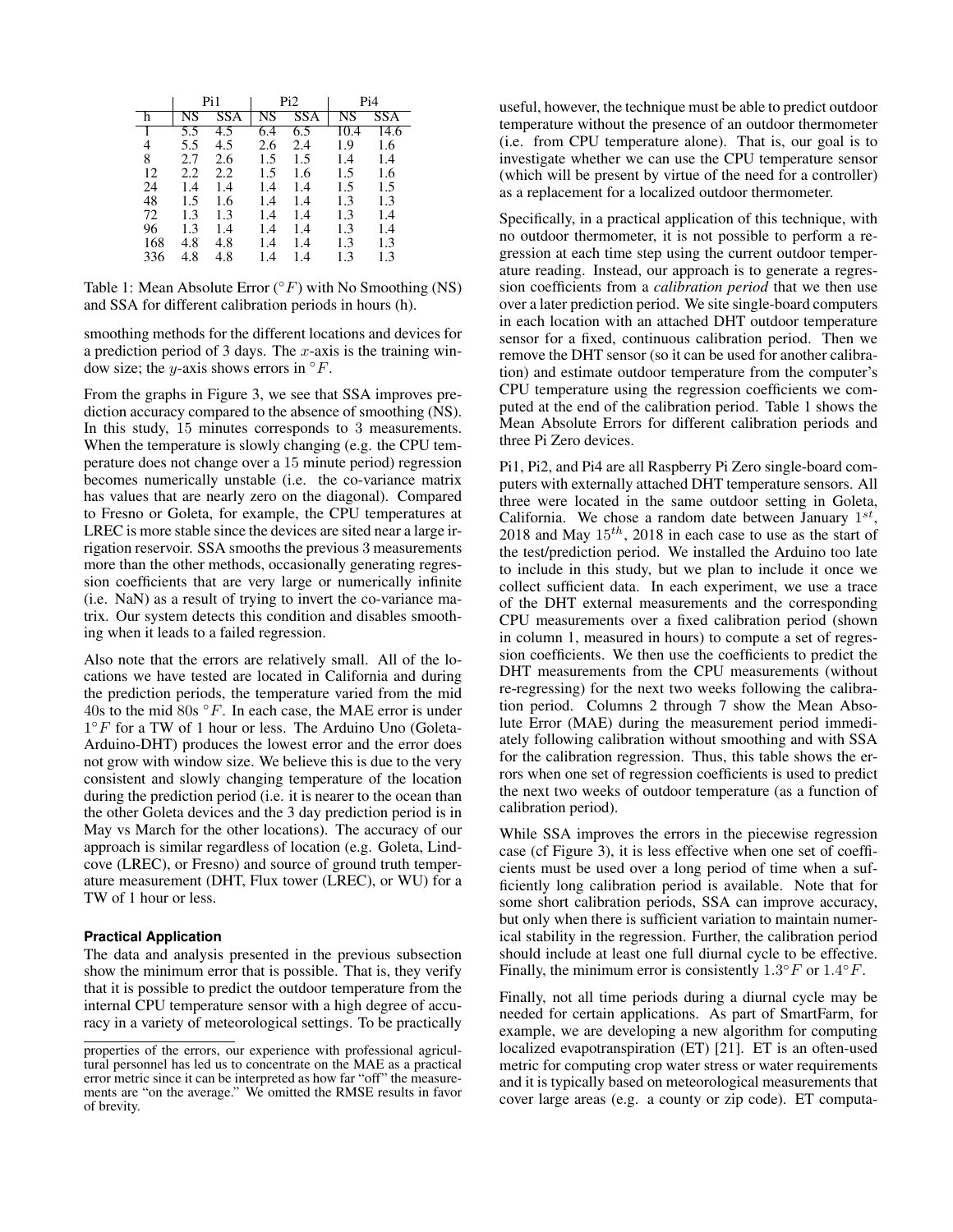<span id="page-6-4"></span>

|     | Pi1 |      | Pi2         |     | Pi4         |      |
|-----|-----|------|-------------|-----|-------------|------|
|     |     | SSA  | $_{\rm NS}$ | SSA | $_{\rm NS}$ | SSA  |
| 24  | 1.1 | 1.4  | 2.5         | 2.1 | 1.3         | 1.2. |
| 48  | 1.2 | 1.6  | 0.7         | 0.9 | 0.9         | 1.3  |
| 72  | 1.1 | 1.2  | 0.7         | 1.0 | 1.3         | 0.9  |
| 96  | 1.1 | 1.2. | 0.8         | 1.0 | 0.9         | 1.0  |
| 168 | 4.1 | 4.1  | 0.7         | 0.7 | 0.8         | 0.8  |
| 336 |     | 4.1  | 0.7         | 07  | 0.8         | 0.8  |

Table 2: Mean Absolute Error in degrees Fahrenheit with No Smoothing (NS) and SSA for different calibration periods (measured in hours (h)) using data from noon to 3 PM.

<span id="page-6-5"></span>

|     | Pi1 |     | Pi2             |                | Pi4       |                |
|-----|-----|-----|-----------------|----------------|-----------|----------------|
|     | NS  | SSA | NS              | <b>SSA</b>     | NS        | <b>SSA</b>     |
| 24  |     | 4   | $.4\phantom{0}$ | $\overline{4}$ | 1.3       | $\overline{A}$ |
| 48  | 1.2 | 1.4 | 1.4             | 1.4            | 1.3       | 1.3            |
| 72  | 1.1 | 1.2 | 1.5             | 1.4            | 1.3       | 1.3            |
| 96  | 1.3 | 1.4 | 1.5             | 1.4            | 1.3       | 1.3            |
| 168 | 4.1 | 4.1 | 1.5             | 1.5            | $\cdot$ 4 | 1.4            |
| 336 |     | 4.1 | 1.6             | 1.6            | .4        | 13             |

Table 3: Mean Absolute Error in degrees Fahrenheit with No Smoothing (NS) and SSA for different calibration periods (measured in hours (h)) using data from 10 PM to 7 AM.

tions rely, in part, on outdoor temperature measured during "solar max" – typically between noon and 3 PM in North America. Similarly, frost prevention using wind machines mixes warm air aloft (e.g. at 10 meters) with colder air that has settled near the ground during the nighttime hours (e.g. between 10:00 PM and 7:00 AM). Thus, it may be that it is possible to obtain more accurate measurements by including only those hours that are of interest during a diurnal cycle.

Tables [2](#page-6-4) and [3](#page-6-5) show the MAE for non-smoothed and SSA calibration using only data gathered from noon to 3 PM and from 10 PM to 7 AM respectively. We show only results for calibration periods of at least 24 hours since the calibration period must span at least one diurnal cycle. In most cases (particularly for the solar max predictions) the best prediction (lowest MAE) improves when we use only the periods of interest for the regression. However, the improvements are small in absolute terms (often  $0.1^{\circ}F$ ). We have yet to determine whether the additional accuracy is necessary for either localized ET calculation or frost prevention. Doing so is the subject of the on-going SmartFarm work that is leveraging this technique.

# **RELATED WORK**

Accurate micro-climate modeling is essential for agriculture operations such as irrigation scheduling and frost protection [\[8,](#page-7-0) [24,](#page-7-1) [13,](#page-7-2) [23,](#page-7-3) [10\]](#page-7-4). We investigate the use of simple, low cost, single board computers to estimate air temperature for use in these applications. Although such devices are increasingly integrated into IoT solutions for agriculture (e.g. providing alerts, irrigation control, communication of sensor data [\[19,](#page-7-15) [15,](#page-7-13) [25,](#page-7-16) [18,](#page-7-17) [5,](#page-6-6) [30\]](#page-7-18)), there are no studies of which we are aware that use the devices themselves as thermometers.

To enable this, we estimate outdoor temperature from CPU temperature linear regression of temperature time series. Others have shown that doing so is useful for other applications and analyses[\[11,](#page-7-19) [28,](#page-7-20) [16,](#page-7-21) [29\]](#page-7-22). Our work is complementary to these and is unique in that it combines SSA (noise reduction) with regression to improve prediction accuracy. As in other work, we leverage edge computing to facilitate low latency response and actuation for IoT systems [\[3,](#page-6-7) [7\]](#page-6-8).

# **CONCLUSIONS**

In this paper, we investigate an alternative, low cost way of measuring and predicting outdoor temperature using inexpensive, single board computers as temperature sensors. Our approach uses linear regression to model the relationship between outdoor temperature and device CPU temperature at each device and employs SSA to account for autocorrelation in the time series. We calibrate each in-situ device using a high quality temperature sensor for a fixed duration of time; we use the regression coefficients from the calibration period (which do not change) to predict outdoor temperature from CPU temperature thereafter, using different devices and ground truth temperature sensor/stations (e.g. onfarm weather station, thermistor, WeatherUnderground station). We empirically evaluate the approach using different amounts of training data, calibration durations, and locations. Our results show that this approach can generate average errors of 1.5°F or lower in real-world precision agricultural deployments.

As part of on-going work, we continue to collect data from different sites and devices for analysis and prediction. Going forward, we plan to investigate the impact of deployment characteristics (e.g. humidity, wind speed, shade vs full sun) and device use (computation and communication) on prediction accuracy. In addition, we will investigate the use of other time series prediction techniques to perform prediction and identify other ways in which simple, single board computers can be used to infer and predict environmental conditions.

## <span id="page-6-3"></span>**REFERENCES**

- 1. Abdi, H., and Williams, L. Principal component analysis. *Wiley Interdisciplinary Reviews: Computational Statistics 2*, 4 (2010).
- <span id="page-6-2"></span>2. Adafruit AM2302 Wired DHT22 Temperature and Humidity Sensor. [Online; accessed 22-Jun-2018] **<https://www.adafruit.com/product/393>**.
- <span id="page-6-7"></span>3. Alturki, B., Reiff-Marganiec, S., and Perera, C. A hybrid approach for data analytics for internet of things. In *Int. Conf. on the Internet of Things* (2017).
- <span id="page-6-0"></span>4. Arduino. [Online; accessed 15-Nov-2017] **<https://www.arduino.cc>**.
- <span id="page-6-6"></span>5. Beckwith, R., Teibel, D., and Bowen, P. Report from the field: results from an agricultural wireless sensor network. In *Local Computer Networks* (2004).
- <span id="page-6-1"></span>6. Elias, A. R., Golubovic, N., Krintz, C., and Wolski, R. Wheres the bear?–automating wildlife image processing using iot and edge cloud systems. In *ACM Conference on IoT Design and Implementation* (2017).
- <span id="page-6-8"></span>7. Feng, L., Kortoçi, P., and Liu, Y. A multi-tier data reduction mechanism for iot sensors. In *Intl Conf on the Internet of Things* (2017), 6.